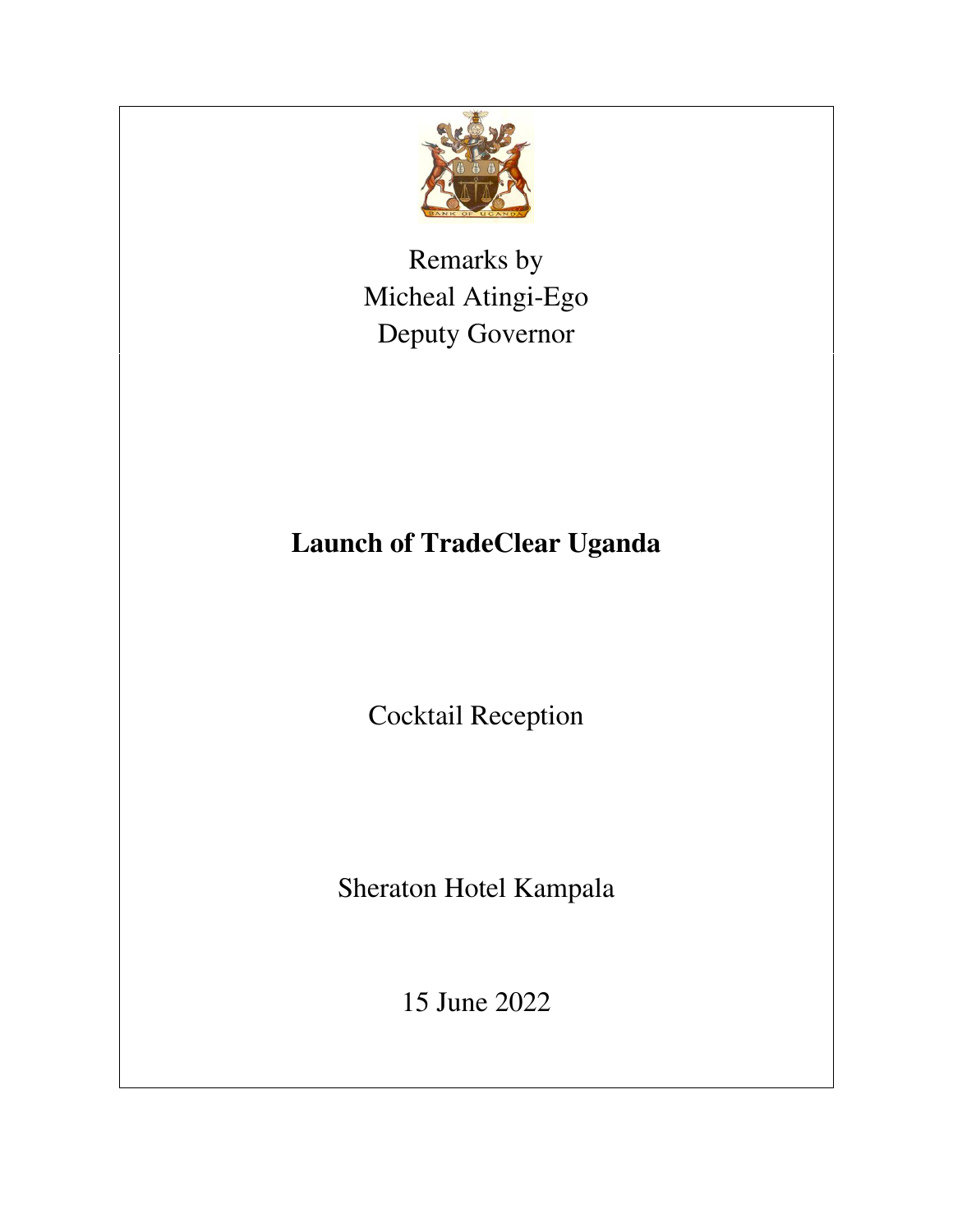Heads of diplomatic missions Chief executives of financial institutions Chief executive officer, Frontclear President, ACI Uganda (part of the ACI Financial Markets Association) Chairman, UBA Treasurers' Forum Development partners Distinguished ladies and gentlemen.

Good evening to you all.

Thank you, Mr Philip Buyskes (CEO, Frontclear), for the invitation to launch the umbrella guarantee facility called TradeClear Uganda. It is a pleasure to speak with like-minded players that share the goal of deepening Uganda's financial markets.

Speaking after a long day, and just before a reception; I plan to keep my remarks short. Briefly, the introduction of TradeClear Uganda is expected to dislodge the logjam of market segmentation in the interbank money market. This umbrella guarantee facility will cover the risk of interbank defaults i.e. if a borrowing bank fails to pay the lender in a secured transaction, Frontclear will stand ready to pay back the funds advanced by the lender. The establishment of a facility like Tradeclear in Uganda's money market has been long overdue. We cannot thank Frontclear enough for bringing us to this day.

In the Christian Bible (Luke 5:4–5) Jesus said to Simon, "Take the boat into deep water, and put your nets in the water to catch some fish." And Simon answered, "Master, we worked hard all night trying to catch fish, and we caught nothing. But you say to put the nets in the water, so I will." The Latin phrase "Duc in Altum", for "launch into the deep" captures the gist of Jesus's instructions to Peter as well as the intended impact of TradeClear.

For long, some players in the local interbank money market have been relegated to fishing in shallow waters, while others hauled in the big catches from the deep waters. The existence of counterparty credit limits, which were set at zero in some cases, have constrained the fluid flow of liquidity among banks.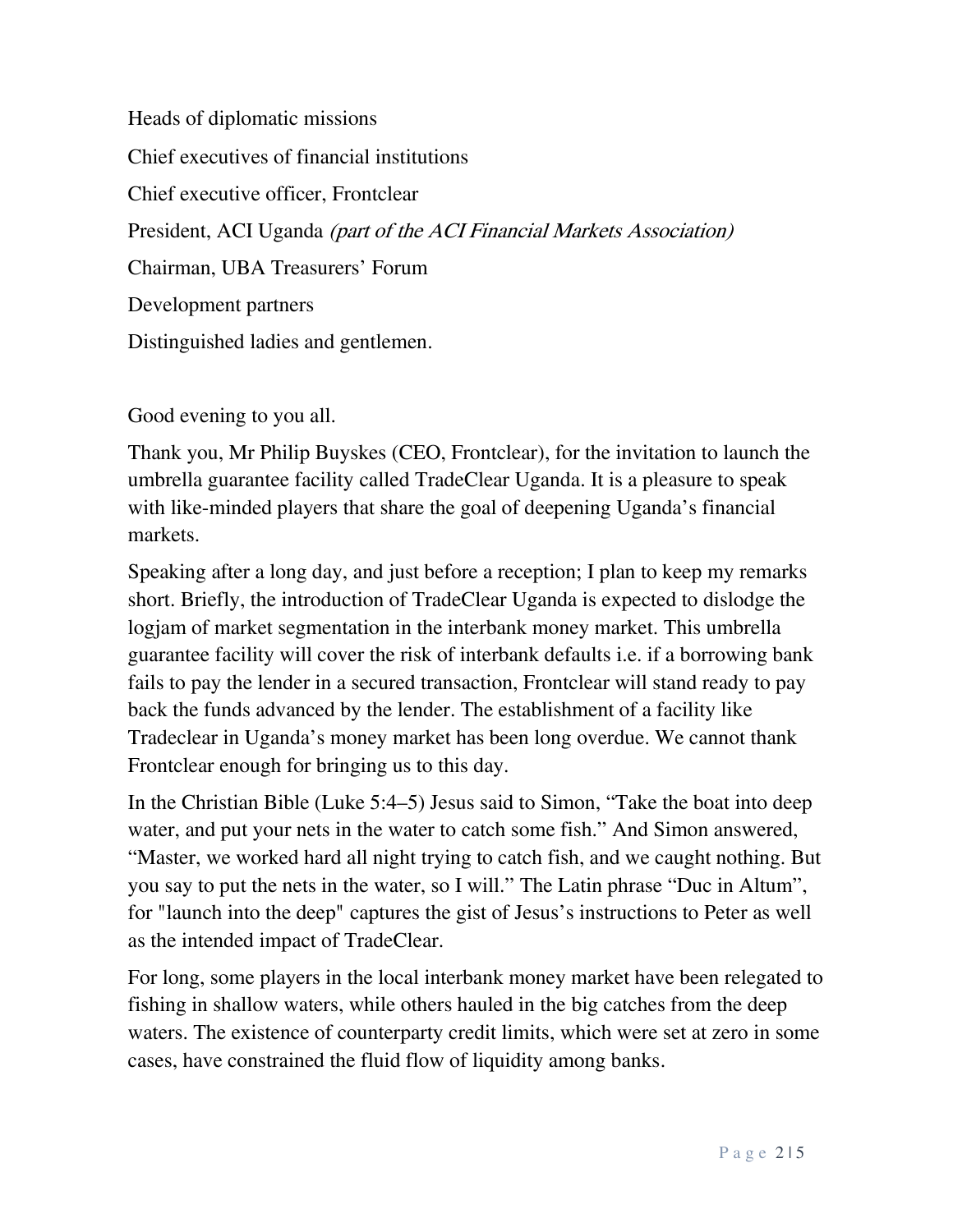Also, the absence of a legal and regulatory regime for close-out netting held back market development by exposing market players of investors to several risks including settlement, counterparty credit, currency, and default risks, among others. The avoidance of undue risk-taking limited the pool of potential players and investors thereby stunting performance and denying the market large pools of capital.

The stakes of having a shallow financial market are higher than which players are restricted to catching *mukene* (silverfish) on the shallow end and which ones can access empuuta (Nile perch) on the deep end. At stake is the very potency of the central bank's monetary policy actions.

The Bank of Uganda embarked on modernizing its monetary policy framework in July 2011 by adopting inflation targeting, from relying on monetary aggregates to achieve price stability. One of the "preconditions" for the adoption of the forwardlooking inflation targeting framework is an effective financial system through which the central bank's policy decisions would be transmitted to the economy.

The fact that we are launching an umbrella guarantee facility to help overcome money market segmentation today implies that we undertook inflation targeting although the financial market was not yet fully efficient.

The shallowness of our financial markets was counterbalanced with solid central bank independence, a flexible exchange rate regime, fiscal prudence, sound and well-regulated financial institutions, and a progressive spirit of policy innovation to design solutions for challenges as they arose. Fortunately, the BoU has successfully fostered price stability with the inflation targeting framework despite the incompleteness of the financial system.

Nevertheless, the remaining frictions in the financial system have prevented the smooth and timely adjustment of interest rates in line with the central bank's policy stance to date. Despite the traditional downward stickiness of prices, the extent to which commercial lending rates adjust and reflect policy changes and underlying factors like inflation has been intolerably limited, to put it mildly.

The prevailing market efficiency diminishes the impact of monetary policy by throttling the smooth flow of liquidity across the financial markets and to the real economy. And so, all stakeholders must do whatever it takes to advance market development so that the financial system can effectively serve the real economy with optimal Payment, settlement and transaction services; intermediation; as well as risk transfer and insurance.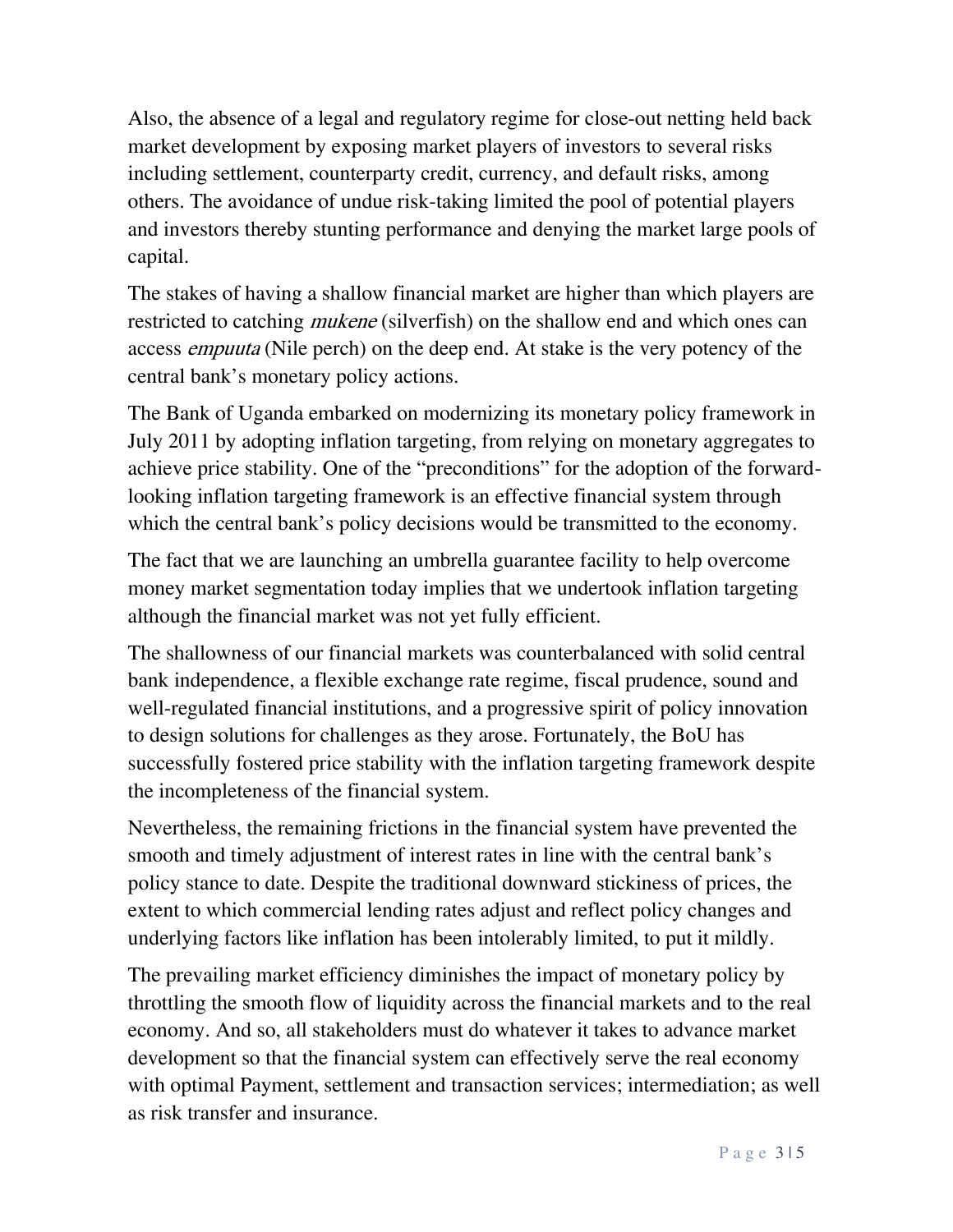It is in the spirit of the concerted advancement of the financial system that BoU and Frontclear undertook to work together by signing a Memorandum of Understanding (MoU) to support the development of the interbank market in Uganda in 2019. The MoU prioritized three key areas i.e., a legal and regulatory review on the enforceability of the International Swaps and Derivatives Agreement (ISDA) and Global Master Repurchase Agreement (GMRA), piloting a money market development framework diagnostic tool, and TradeClear – Frontclear's umbrella guarantee product in Uganda.

I am happy to say that Frontclear has more than met its obligations as evidenced by several milestones achieved in the agreed mandate. Indeed, Frontclear has also since undertaken to support the development of a bond market governance framework and is also assisting URBRA to facilitate the local pension funds to participate in the secondary bond markets and repos.

Today's launch of TradeClear Uganda is yet another critical milestone for market development in Uganda. TradeClear aims to professionalize market trading and reduce counterparty credit risk such that all banks across all market segments can maintain access to interbank funding and risk management instruments.

TradeClear introduces standardized ISDA and GMRA contracts between all participating banks, with variation margins exchanged weekly in Ugandan shillings. Together with Frontclear guaranteeing mark-to-market losses upon default by a participating bank combined with the existence of a counter-guarantee by KfW ("AAA-rated" German development bank), counterparty credit risk will be mitigated and trading lines are expected to increase across the market.

In addition, the program has and will continue to be supported by Frontclear's training and capacity-building efforts, focused on upskilling banks to ensure they can meaningfully participate in the interbank market. With TradeClear centrally providing valuation and margining calculations to all parties, eligible market players will avoid the need to invest in expensive valuation systems of their own, thereby lowering the barrier to participation in the market.

All in all, TradeClear is intended as a practical means of coordinating market development with the long-term goal of establishing local financial infrastructure, such as a Central Clearing Counterparty, once the market is further developed.

It is important to note that TradeClear is not intended to replace existing credit lines in the market but seeks to supplement them and ensure a minimum amount of credit capacity at any given time.